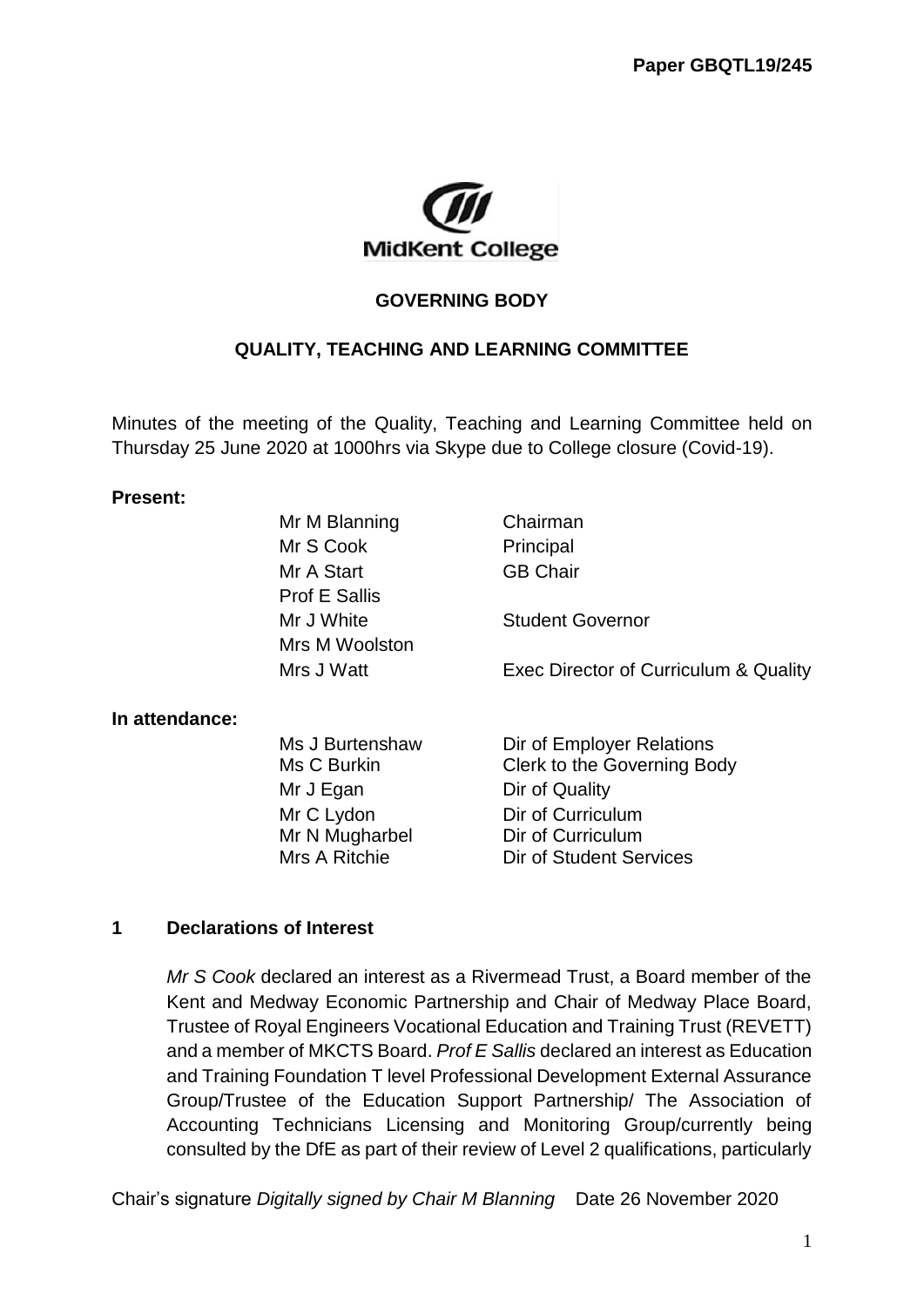in relationship to qualifications in childcare. *Mrs M Woolston,* North West Kent Alternative Provision Service - Head Teacher.

## **2 Apologies for Absence**

No apologies were received.

The Chairman welcome Marie Woolston to her first official meeting.

# **3 Minutes of the previous meeting held on 12 March 2020 and the call notes 6 May 2020**

The minutes of the previous meeting held on 12 March 2020 and the call notes 6 May 2020, papers GBQTL19/234 & 235 were agreed and accepted as a true record. These will be signed digitally.

## **4 Matters Arising**

All matters are actioned in the meeting papers.

Members noted that at the March meeting the main focus was attendance and HE Strategy. At the May call which all Governors joined, the focus was about maintaining provision during the Covid-19 pandemic and the new key risks this presents.

## **5 Student Engagement Update**

J White introduced paper GBQTL19/236, Student Engagement Update. Members had also been sent a video for pre-viewing highlighting extra curricula activities and the positive student experience.

Members felt the paper and video enhanced their knowledge of the student journey and experience. They were assured by the Student Governor that the experience of those on the video was consistent with Students across the College. They asked what other student feedback is available to give further assurance.

A Ritchie informed members that feedback was given directly to staff by students during the Student Voice process and actioned where possible. An example of this was the review of some timetables. Feedback is also gained through surveys with recommendations taken forward. Members noted that the usual T&L Survey and FE Choices survey had not taken place this year due to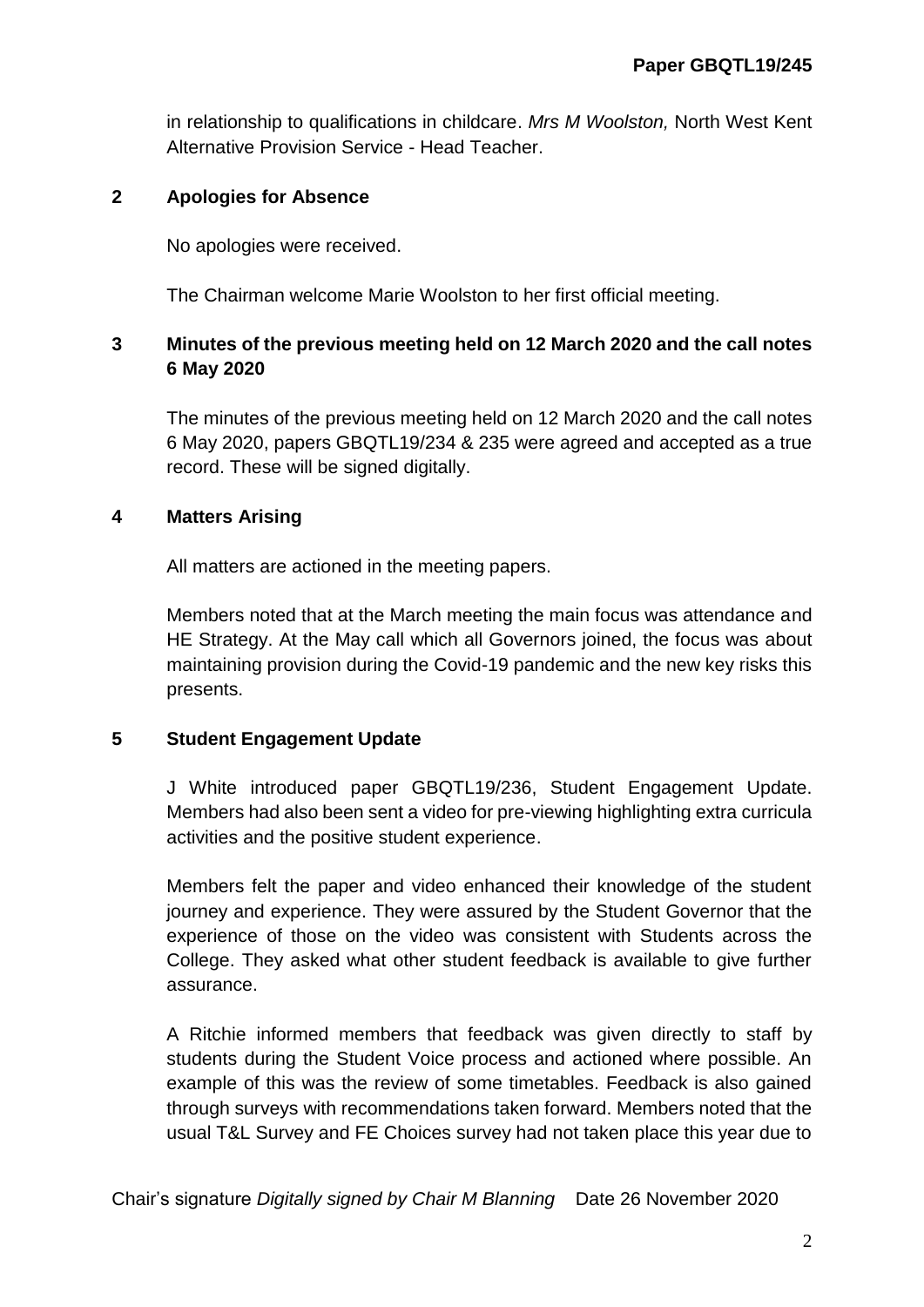the pandemic. Student surveys will continue to provide crucial feedback and one will be sent after induction 2020/21.

Members challenged the low attendance at the Student Conference and asked if plans would change going forward. They were assured that future events will be formed with a blended approach of virtual and physical activities. Social media is also being used with course Facebook groups.

Members were informed of several ways the College is supporting students' especially those who are vulnerable students. The NCS programme has been vital in helping ESOL students, many of which are unaccompanied asylum seekers, to clearly understand the culture, rules and norms of living in this society and this has led to a decrease in unacceptable behaviours and an increase in retention.

Members thanked the team for the update.

## **6 Executive Director of Quality and Curriculum Report**

Jackie Watt introduced Paper GBQTL19/237. The following points were discussed at length:

 Business planning has planned to exceed our allocation by 461 students for 16 – 18 year olds. A reduction in the planned 19+ delivery for funded provision was noted. The College is currently developing provision for the potential impact of COVID-19. Changes to student documents due to social distancing, continues to be in place in September to accommodate the changes that will be required.

Members asked for assurance regarding the plans for September, in particular for college-wide ("top-down") strategies for blended learning. They had already gained some assurance through Governor online visits and calls to departments undertaken by QTL members (e.g. through the CPR process) and through selected departmental planning documents included in the papers, which all evidenced much departmental-level preparation and planning for delivery of the curriculum in September.

College staff have proved creative in this time and continue to provide a good consistent service to the students. Enrolment continues but staff are very mindful of the potential challenges ahead with a cohort of new students in September, some of which will not have been in a learning environment for many months. Lockdown has forced unnatural behaviours for teenagers and this has to be taking into account when planning. Furthermore, the usual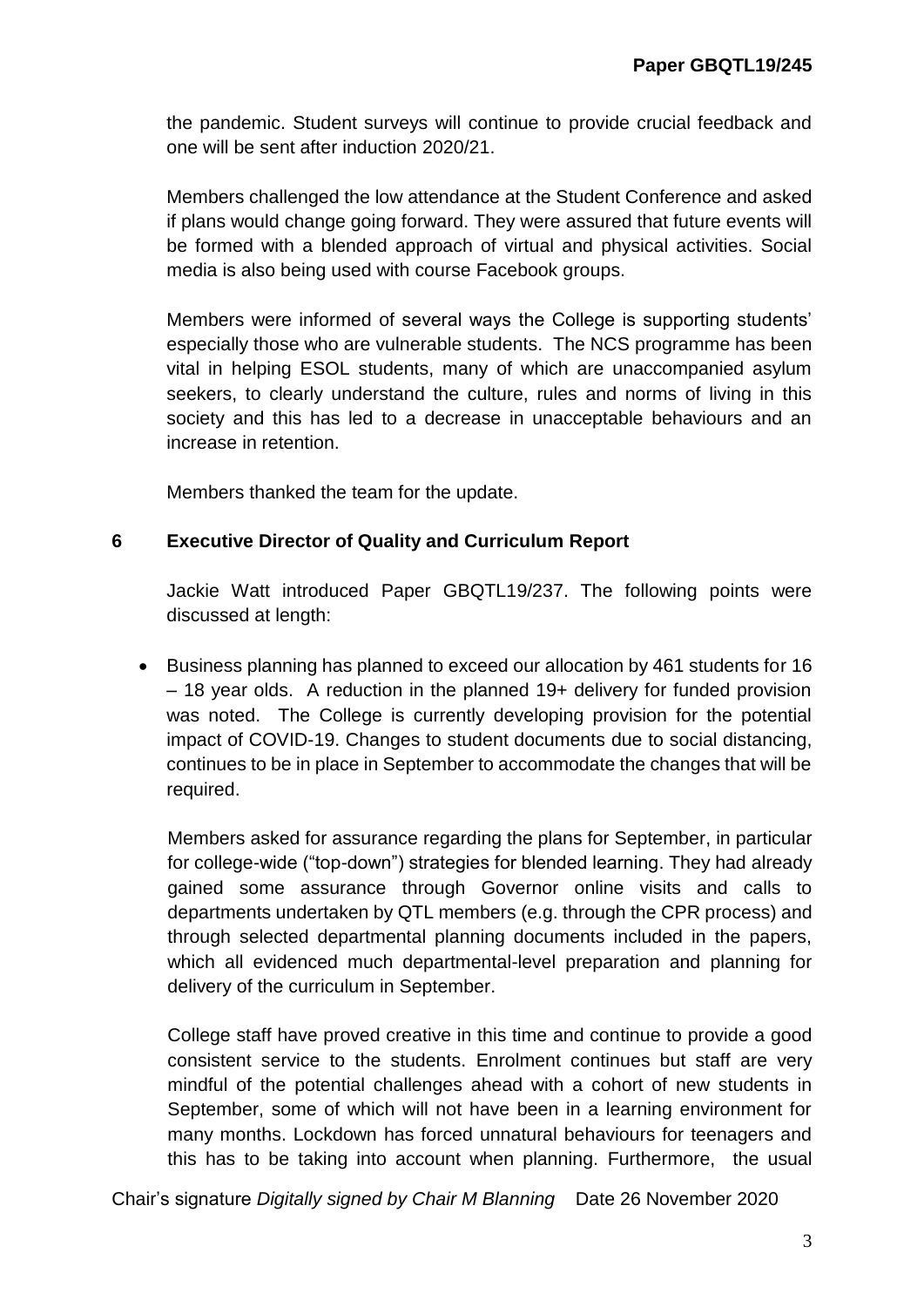information that accompanies a student may not be available and the mental health and welfare of the new student may have been negatively impacted by the pandemic.

CPD in place with Advanced Practitioner team to improve staff confidence in delivering on line learning and assessments.

The usual Welcome and Inductions will take place in adapted forums to ensure the expectations are still understood but the College will be very different to a normal September start. Induction has been extended in some areas to give extra support were required.

Members discussed fully the comprehensive plans for transition and the College's involvement with local schools and the authority to ensure the support required for year 11 students so they do not become NEET. Virtual tours of the campus are availble to help reduce any anxieties about the environment and small groups are coming into College especially for the more vulnerable students but also for the post 16 mainstream students. Contact with new students in departments via Facebook groups is a further example of the adapted methods being prepared for September induction.

Students will form 'bubbles' for learning and support to help maintain their safety during Covid-19. Blended learning will provide a mix of virtual and physical learning, adapted to the abilities and requirements of the students: L1 students will be a priority for in-college contact, as will new learners on L2 and L3 courses, particularly those in the more vocational departments.

E&M GCSE and FS will be delivered remotely with 1:1 and onsite workshops available. Initial assessments will be completed at the beginning of term and lessons will be timetabled using the same streaming based on prior attainment as used in 2019-20

Members also discussed metrics for measuring in-year and year-end performance. It is proposed that the same MLPs will remain in place and will continue to be monitored in the usual way going forward. For example, Attendance or non-attendance in a Zoom lesson will be judged and reacted to as in a physical lesson. They also stressed to College leaders that all evidence of individual student learning through the year should be carefully recorded, given the distinct possibility of a second wave of Covid-19 leading to a repeat of assessment process being based on teacher predictions and/or adapted methods.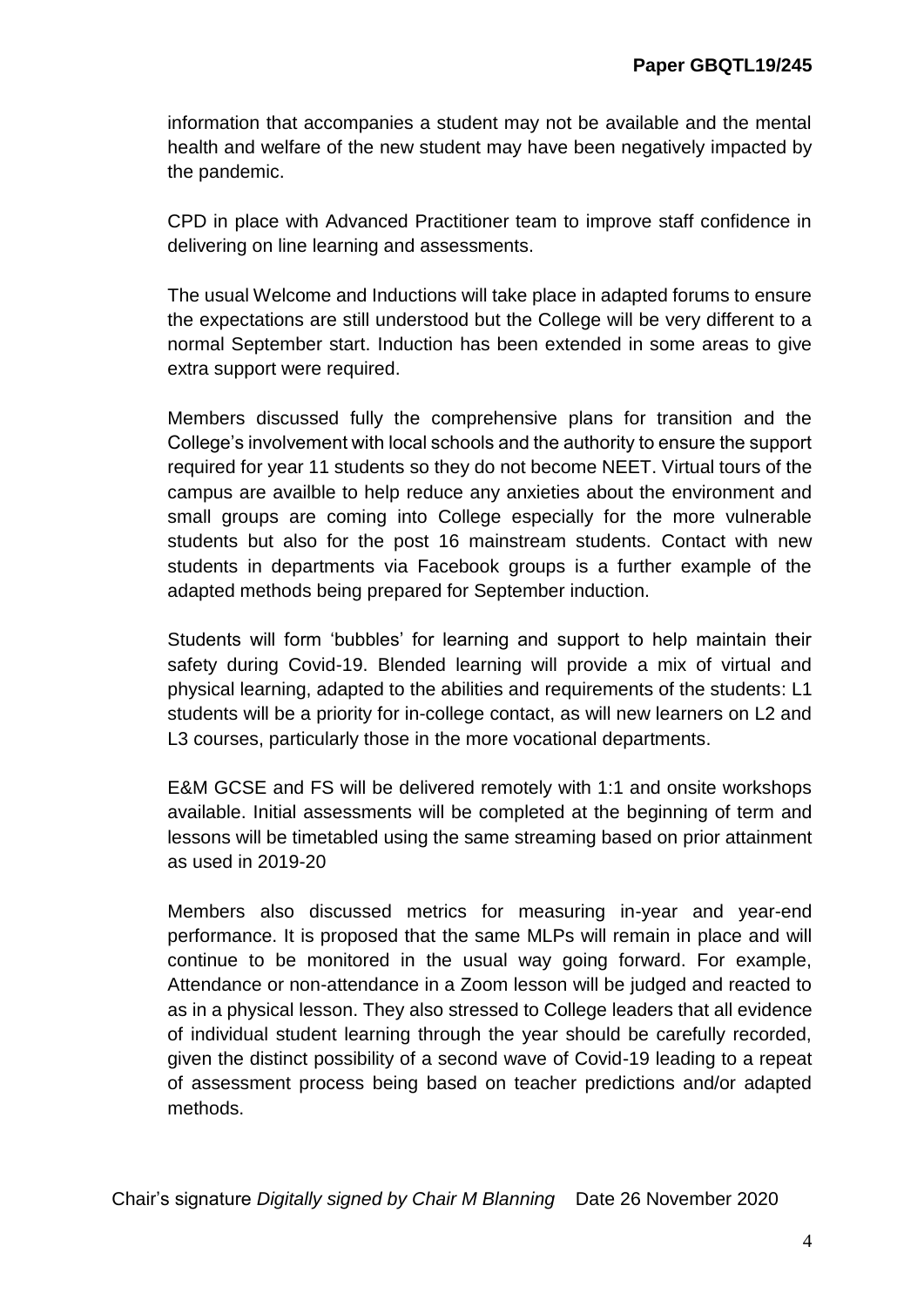Members discussed some specific areas such as Adult learners and the opportunities that may become available due to the pandemic. They also noted the opportunities in FE as Apprenticeships will likely be limited. Members noted that Apprenticeships is not on the agenda for this meeting as a comprehensive call specifically regarding this area was held with R&A and QTL members on 11 June 2020 and is referenced in the R&A Committee minutes of 16 June 2020.

End of 2019-20:

- Retention was reported as currently 93.3% which is 0.3% above MLP and 0.9pp below final figure at end of last year. Members noted the areas of improved retention had also shown increased achievement.
- Proposed achievement claims for students are being submitted with professional integrity after moderation at departmental and senior management level. . Members asked for and received justifications for specific departmental results either being assessed to be above last year's results or, in one case, to be below last year's (due to poor retention early in the year).

Members also noted the useful written examples provided in the papers, with regard to teacher assessments of student grades at a departmental level, which gave assurance of robust processes. The College is working through the many differing guidance from awarding bodies to ensure all students are not disadvantaged by the current situation.

Where possible practical (sometimes adapted) assessments required on more vocational courses, notably for City & Guilds, have been/ are being completed in College. End dates have been extended, if this has not been possible, due to the industry not yet reopened such as Hair & Beauty but detailed guidance from awarding bodies are still unclear. Where industry placements are required, such as Childcare, these have been postponed. The Student Governor was assured that all possible is being done to support students in these industry effected areas and members recognised this as an area of concern for students.

GCSE and Functional Skills predicted grades have been submitted. The College has worked with the new Awarding Body to ensure the process is transparent and fair for all students. The predicted grades have to reflect the College trend and historical achievements. Members challenged the process to ensure lessons have been learnt with regard to evidencing grades to mitigate the risk if this occurs again next year. The College assured Governors that mock results will be used in the future. They were also informed that the majority of FS level 1 students who were assessed as not having passed the exam will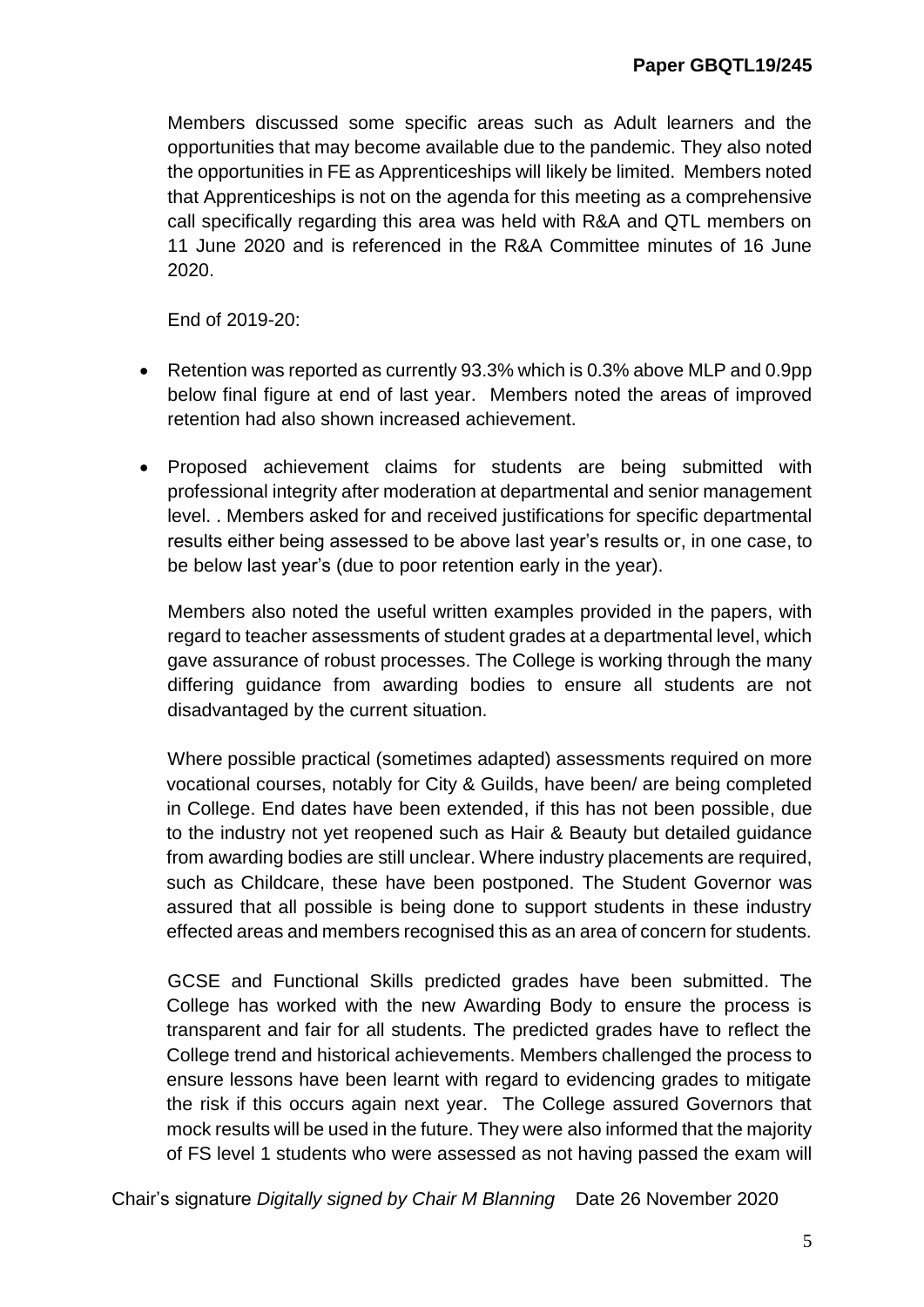be returning to College in September and continue their studies and therefore will have a chance to gain the qualification It was noted that some student engagement has improved with the flexibility of remote learning.

 Observations will continue in an adapted way with support and challenge available to staff.

Members thanked the College for a detailed discussion regarding end of year outcomes and future planning which provided much assurance that the risks are being managed well in this unusual time.

# *A Start left the meeting.*

## **7 HE & Adult Update**

Chris Lydon introduced paper GBQTL19/238, HE & Adult Update which asked members to support and sign off on revised Higher Skills Strategy 2020 and to note the OIA Annual Statement 2019.

Members noted that HE is in a period of flux that could impact the College positively or negatively. They noted the amended and comprehensive Higher Skills Strategy which is a requirement of the Office of Students ("OfS") as part of the Conditions of Registration B, C & E.

They noted that Higher Skills Strategy identifies the key priorities at MidKent College regarding Higher Level programmes (Level 4+) and will be reviewed on a 24 month cycle.

The Higher Skills Strategy informs the following key priorities:

- to deliver high quality programmes that meet the needs of all students ensuring that teaching is of the highest standards;
- to measure and maintain quality through timely and effective quality assurance processes;
- to widen participation amongst 'non-traditional' HE students;
- to work with a range of employers to offer programmes that meet their specific needs;
- to continue to work in partnership with local universities as well as explore new partnerships;
- to increase the number of further education students that progress onto higher level courses and develop a wide offering of programmes that allow this progression thus increasing higher education students; and
- to recognise the reputational risk in not maintaining the Conditions of Registration as required by the Office for Students.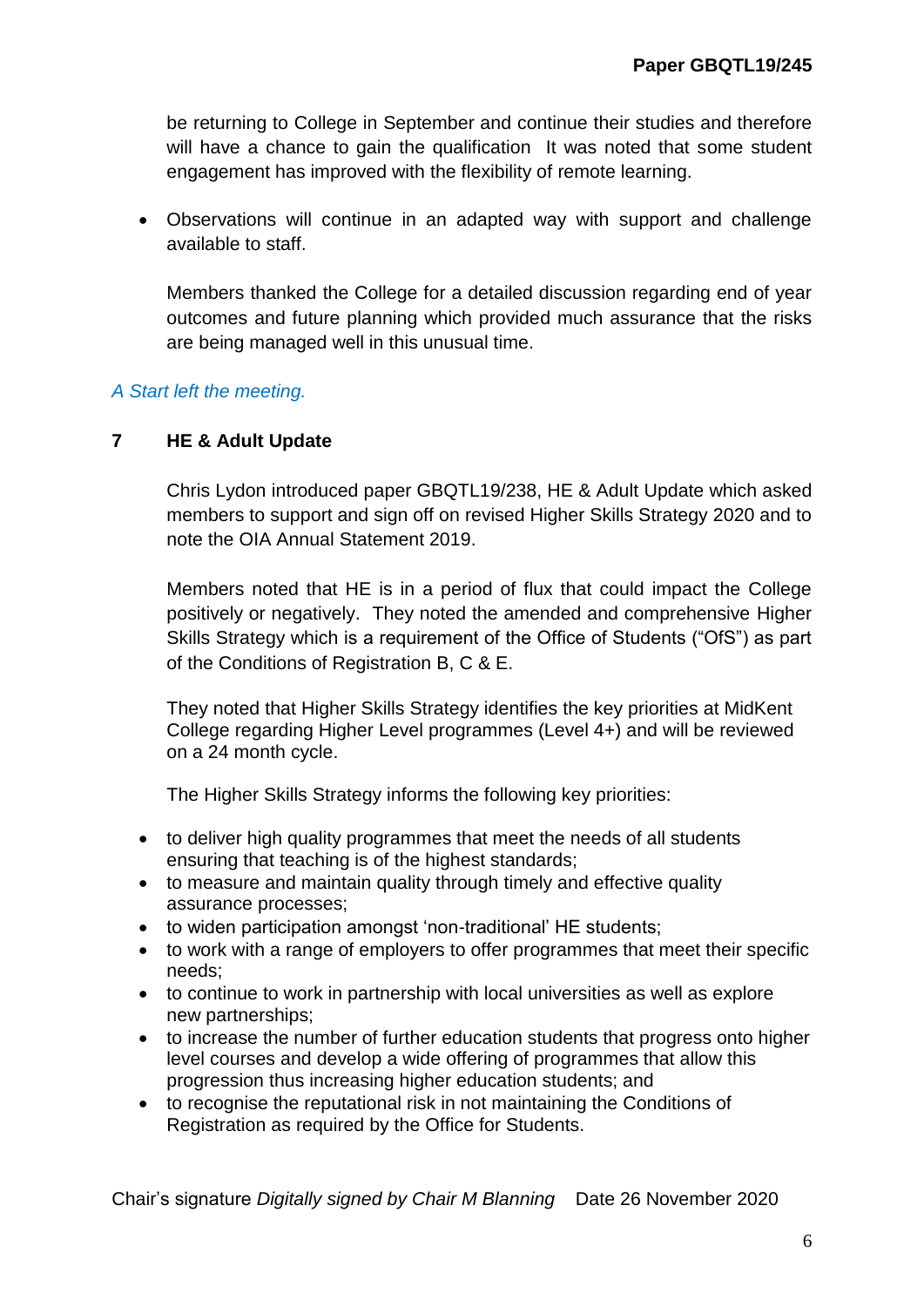The Higher Skills Strategy is supported by a strategic and operational action plan that will timeframe the priorities and must be scrutinised by College Senior Leaders as well as Governors as part of the OfS ongoing Condition of registration E3.

Members discussed the Higher Skills Strategy, priorities and its supporting action plan within the current challenges of COVID-19 regarding delivery models and adaptive assessment methods. They felt opportunities may be available in this area if University recruitment is impacted by the pandemic and are working with partners to explore these. The College is also exploring options with the Open University to give students as many opportunities as possible.

Members noted that HE provision had continued throughout the closure and blended learning has worked well. As the College offer is different to that of the traditional University experience, it may suit more students going forward. Members noted that the quality of the provision remains a focus.

Members thanks C Lydon for the update. They **supported** the Strategy and **noted** the OIA Annual Statement 2019.

## **8 Feedback from Governors Informal Visits**

Members noted the feedback from the following Governors Informal Visits

- Chris Reeves Apprenticeships 12/3/20
- $\bullet$  Fd Sallis HF 14/2/20
- Michael Blanning note of Departmental CPR 18/6/20
- Marie Woolston Note 23/6/20 spoke to staff about remote teaching and learning

Members thanked colleagues for the feedback which added another layer or scrutiny and assurance for the Board.

## **9 Committee Self-Assessment for 2019/20 & Improvement Plan for 2020/21**

Michael Blanning reminded members of the importance of self-assessment to ensure improvement going forward. Members took time to reflect and assess the Committee during 2019/20. They discussed the strengths and areas for improvement and agreed the way forward for 2020/21 keeping in mind the strategic remit of the Committee.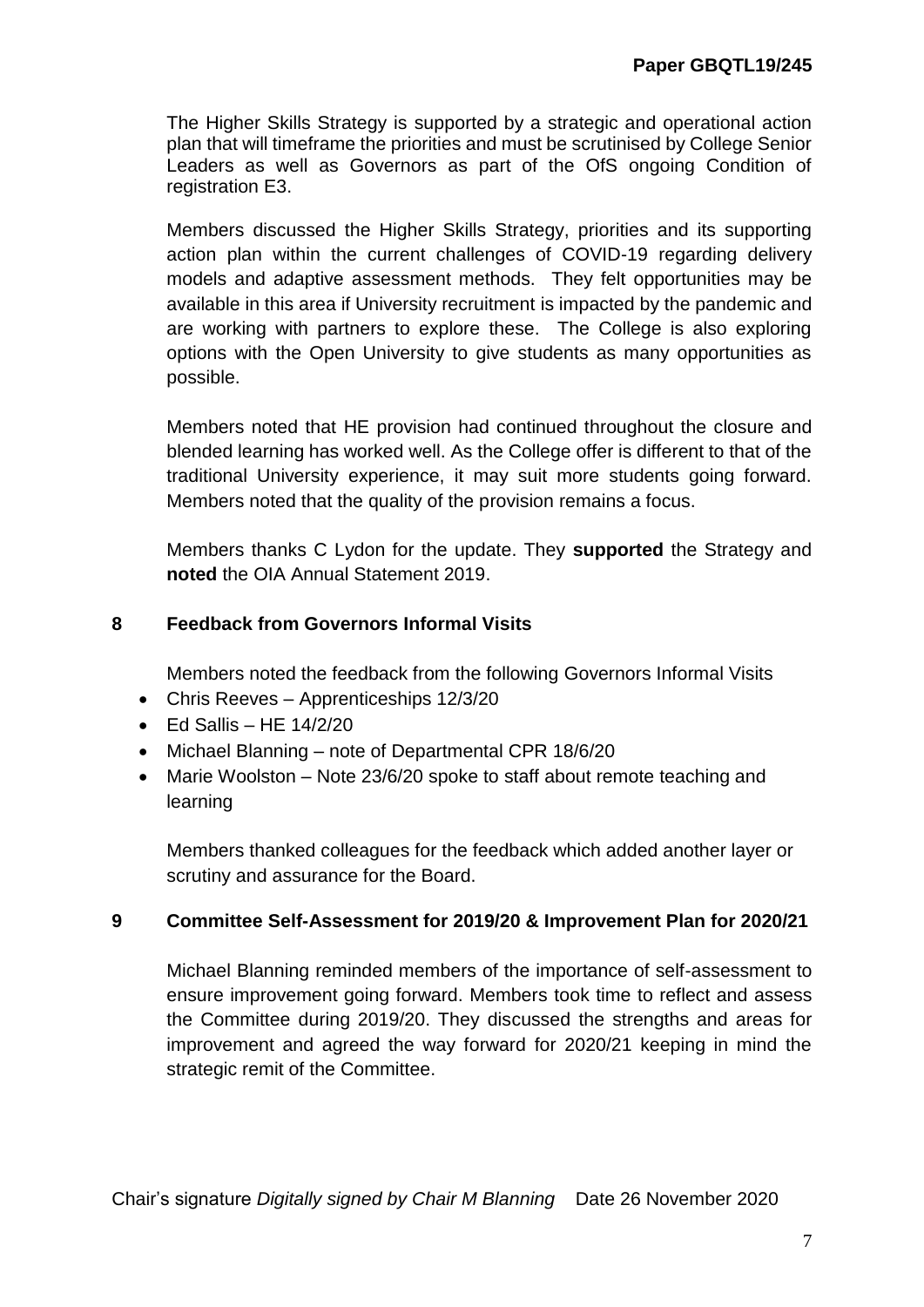The Improvement plan presented for discussion:

- Four strengths were included to highlight the scrutiny of the Committee to the TLA of the College.
- Four improvements were included to address the balance of the plan and continue to improve the Committee moving forward. Members noted that further focus is needed regarding Student Destinations, which in turn inform curriculum design (impact feeding back into implementation). J Watt informed members that progress has been made during College closure to contact students and an update can be brought forward.

**Action: J Watt**

 One new area for improvement was proposed and agreed: Understand the quality of TLA in a Covid-19 – affected environment.

The Chairman asked members to feedback any further comments to him ASAP for inclusion in the **recommended** document to the Governing Body.

#### **Action: All Members**

#### **10 Terms of Reference Annual Review**

Members were reminded it is good practice to review the Terms of Reference annually to ensure they remain fit for purpose. They noted the document had been reviewed in line with changes to titles and acronyms and amendments for consideration, were presented as tracked changes.

The two suggested additions had been recommended by the S&G Committee as they felt the content of the Governance Self-assessment and improvement plan were best suited to the remit of the QTL Committee. These were:

- Reviewing and making recommendations to Governing Body on the GSAR of the Board with consideration of the Committee self-assessment. To be completed in June annually.
- Oversight of the effective completion of the resulting Board Improvement Plan. To be completed in June annually.

The framework for the meeting contents has been amended accordingly and will act as a reference point and reminder of the items of business for each meeting.

Members agreed the amendments for **recommendation** to the Governing Body for approval in July 2020.